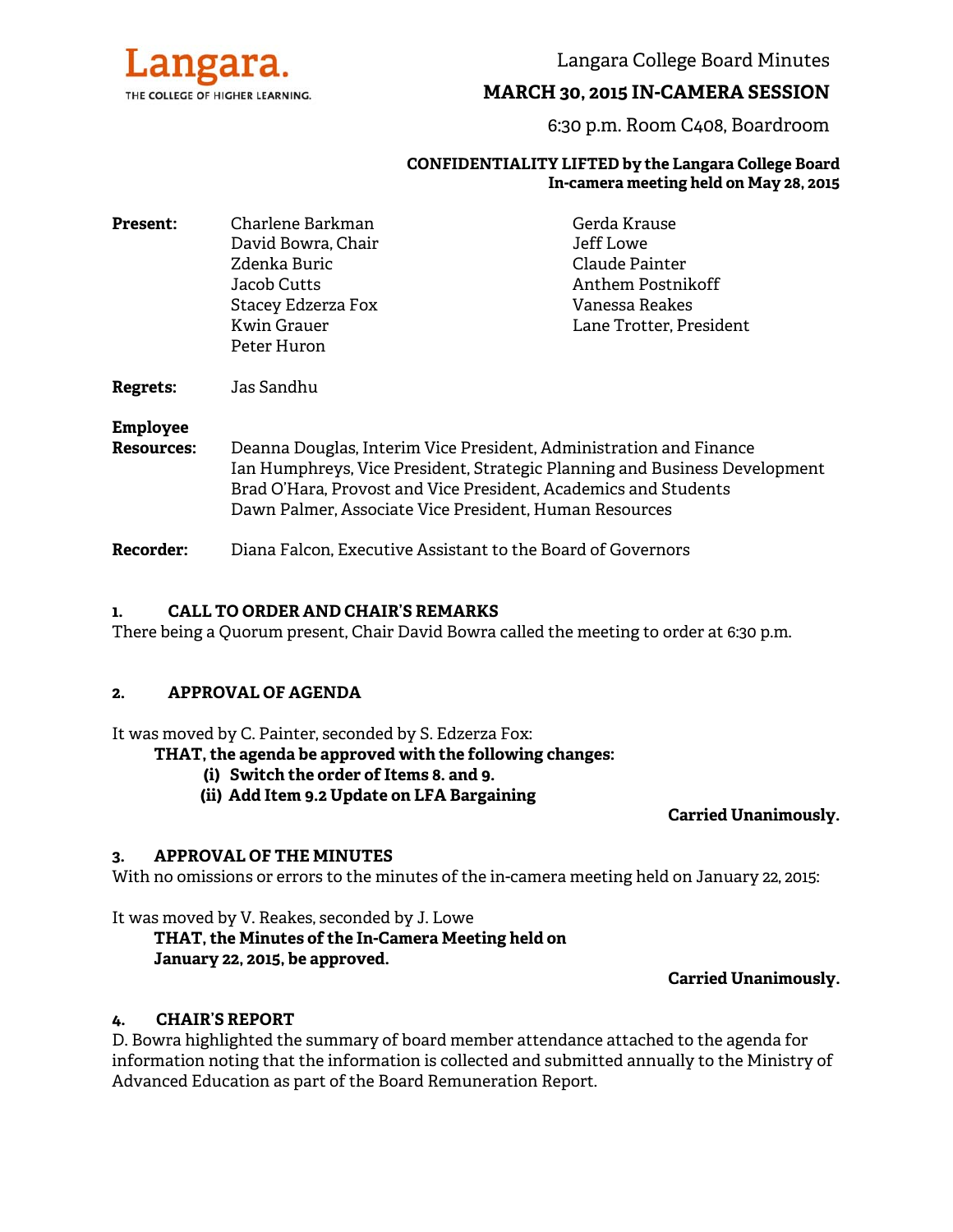## **5. PRESIDENT'S REPORT**

L. Trotter advised that a post-secondary institution has withdrawn its membership with BC Colleges for reasons unknown. An announcement from BC Colleges will be shared when it is released. Updates will be provided as they become available.

## **6. COMMITTEE REPORTS**

## **6.1 Governance and Nominating Committee**

## **a) Minutes of Meeting held March 3, 2015**

S. Edzerza Fox highlighted the minutes of the Governance and Nominating Committee meeting held March 3, 2015 attached to the agenda for information.

## **b) Board Evaluation – Summary of Results**

S. Edzerza Fox highlighted the Board Evaluation Summary of Results attached to the agenda for information. She noted that the evaluation tool that was used was weak with vague questions that focused mostly on operating principles. Discussion ensued and the following was noted: (1) a new evaluation tool should be developed before next year's evaluation; (2) ranking should be expanded to include a graduated five-point scale; (3) the scope should be simplified to something board members can respond to effectively; (4) ideas should be fed through the Governance and Nominating Committee so they can start developing a new tool; (5) expectations of the Board should be communicated effectively; (6) communication of expectations to potential board members from BRDO should align with College expectations; and, (7) implementing an exit interview to obtain feedback from board members whose terms have ended or are leaving voluntarily should be considered. S. Edzerza Fox advised that the GNC will meet on April 10, 2015 to begin the process of reviewing the template and best practices and asked Board Members to forward their recommendations to her for consideration by the Committee.

## **Other**

In response to a Board Member's question, D. Douglas provided information to the Board on the Canada Revenue Agency employee parking issue.

## **7. LIFTING OF CONFIDENTIALITY**

It was moved by J. Cutts, seconded by K. Grauer

## **THAT, confidentiality be lifted on the Minutes of the Langara College Board In-Camera Meeting held on January 22, 2015.**

## **Carried Unanimously.**

## **8. GOVERNORS OPEN FORUM**

Prior to the Governors Open Forum, D. Bowra announced that effective August 1, 2015 he will resign as a member of the Langara College Board of Governors. He has contacted the Board Resourcing and Development Office by letter so that they can begin a search for a replacement.

A Governors Open Forum was held and all attendees who were not Board Members left the meeting at 1918 hours (7:18 pm), including the President.

At 1930 hours (7:30 pm) those who left during the Governors Open Forum were asked to return to the meeting for the discussion to be held during the Update on Collective Bargaining. At 1930 hours (7:30 pm) G. Krause, P. Huron, and C. Painter left the meeting due to a potential conflict of interest for the discussion to be held during the Update on Collective Bargaining.